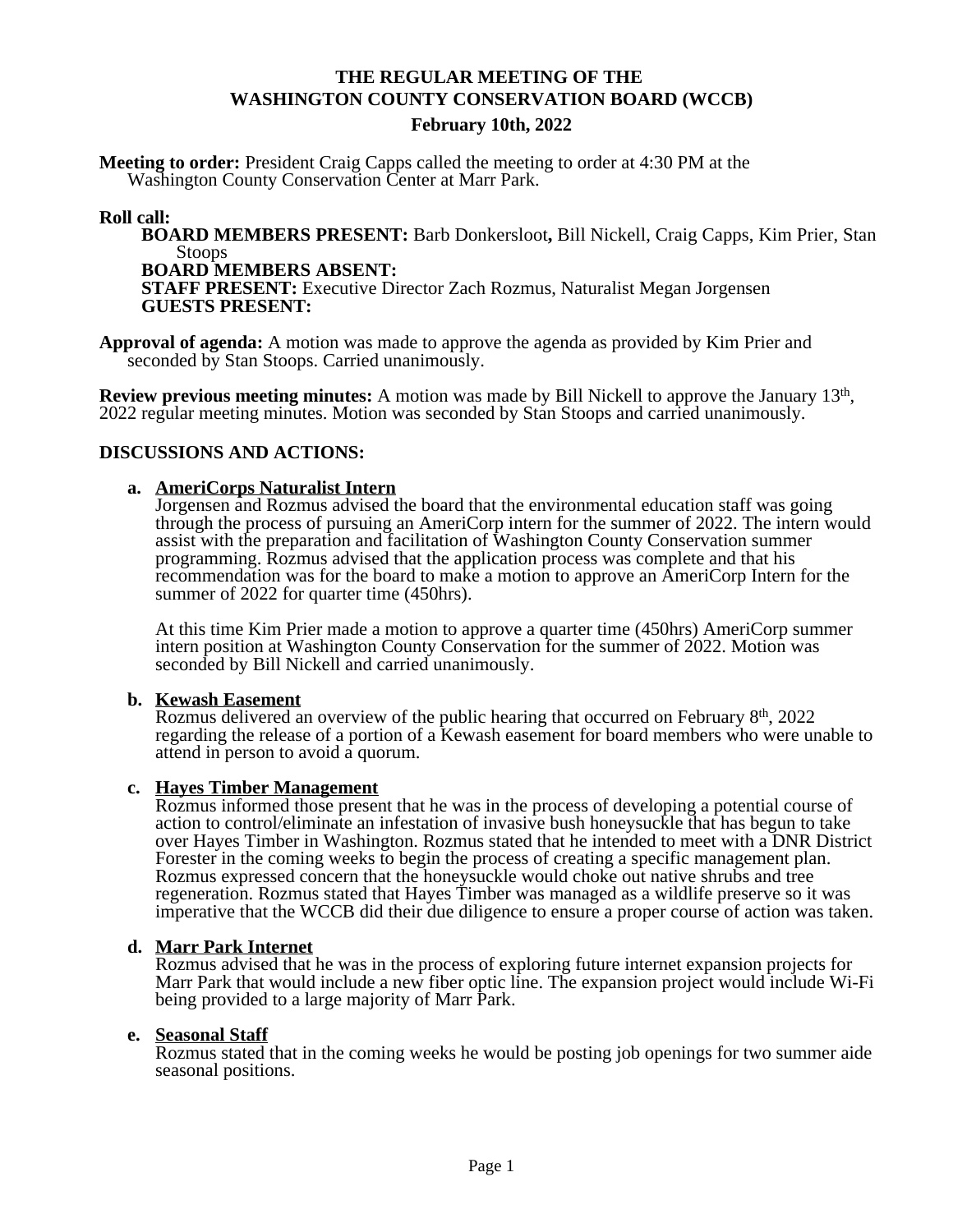# **Updates:**

## a. **Kewash Phase 2**

Rozmus advised that he submitted the last reimbursement for DOT funds pertaining to the project. Then advised that the only remaining items pertaining to the project would be related to the Washington County Riverboat Grant, and the installation of amenities.

## b. **Sockum Ridge Management**

Rozmus announced that the ongoing timber management project at Sockum Ridge would be completed in the coming days. Rozmus advised that he was extremely happy with the results of the select harvest and that it would greatly increase oak regeneration and growth rates in that area for years to come.

# **Review of monthly reports**

Maintenance Technician Fritz Engel's monthly report was provided and reviewed.

Ranger/Technician Cody Smith's monthly report was provided and reviewed.

Ranger/Technician Brett Johnson's monthly report was provided and reviewed.

Naturalist Assistant Randi Brase's monthly report was provided and reviewed.

Naturalist Megan Jorgensen's monthly report was provided and reviewed.

Executive Director Zach Rozmus' monthly report was provided and reviewed.